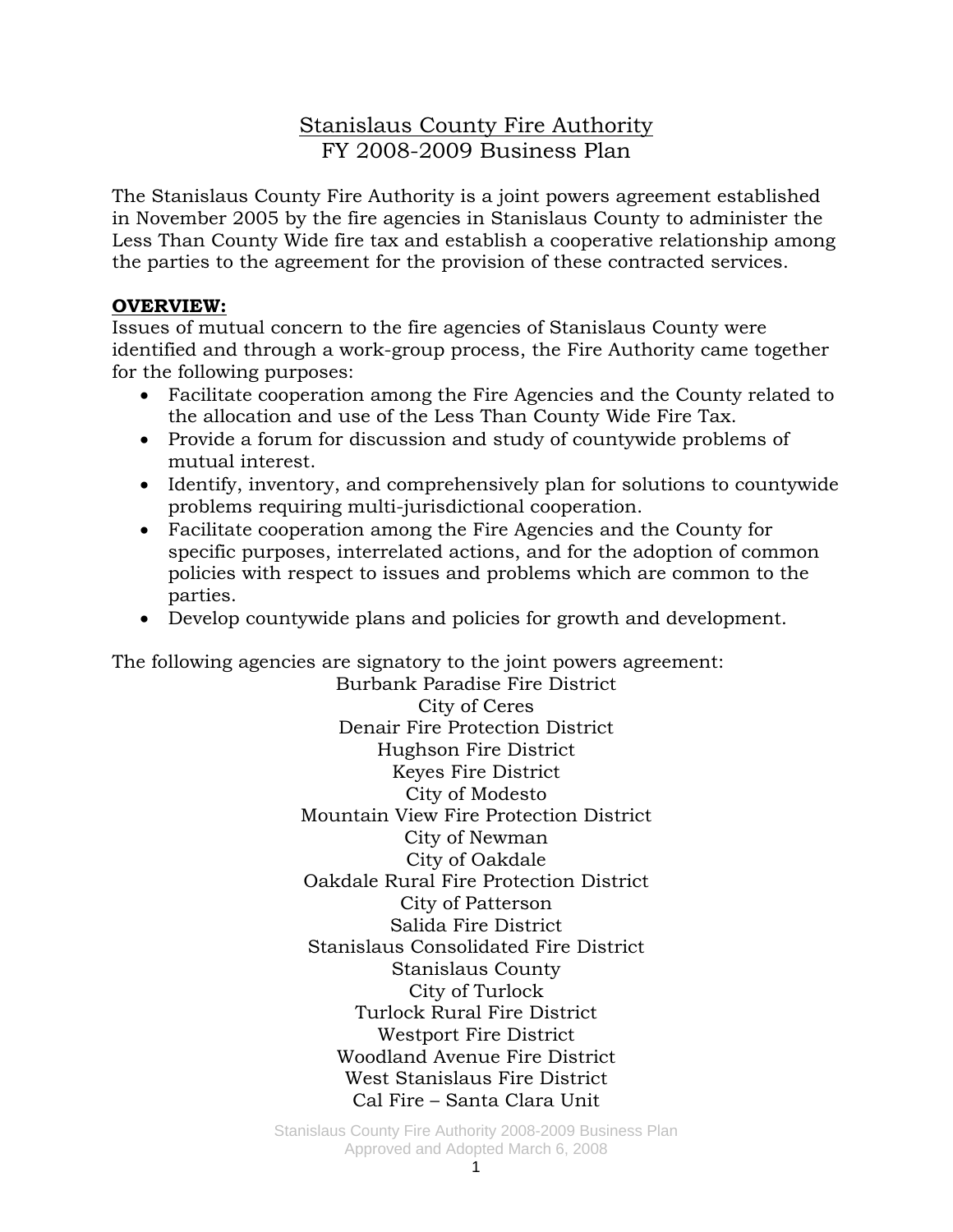The Stanislaus County Fire Authority Board is comprised of a representative from each agency that pays into the Less Than Countywide Fire Tax and the City of Modesto, the City of Turlock, Stanislaus County and the California Department of Forestry. Each individual agency must adopt a resolution to approve the Joint Powers Agreement in order to participate. Each representative is entitled to one vote. As outlined in the Joint Powers Agreement, the Stanislaus County Fire Warden's Office is the administering agency; however the membership may substitute any other agency to serve in this capacity. The Fire Authority may designate any representative of a member agency to serve as Chairman, Vice-Chairman and Secretary.

The membership of the Stanislaus County Fire Authority adopted formalized Board Policies and Rules of Procedure at their January 2006 meeting. These documents provide a framework for the Fire Authority to conduct business.

A quorum of at least one half of the member agencies is required for the Fire Authority to take action. A two-thirds majority of those members present are required to approve all fiscal matters, including the use of the Less Than County-Wide Fire Tax, but not including expenditures of less than \$500.

The Fire Authority conducted workgroup meetings to identify service priorities, performance expectations and funding allocations for those services. Services critical to the fire agencies in Stanislaus County were prioritized, and then, based on available funding, the group targeted achievable service levels. At that time there were services that were identified as necessary, but due to inadequate funding were placed lower on a prioritized list.

It is the intent and purpose of the Fire Authority to achieve the most efficient and effective use of the Less Than County Wide Tax revenues and to seek partnerships to advance our ability to provide fire and emergency services in Stanislaus County. Currently the Fire Authority is a Joint Powers Agreement, not an agency, and is therefore unable to employ individuals to provide the services we require. All prioritized services listed in the following section of the business plan must be provided through contracts with individual agencies.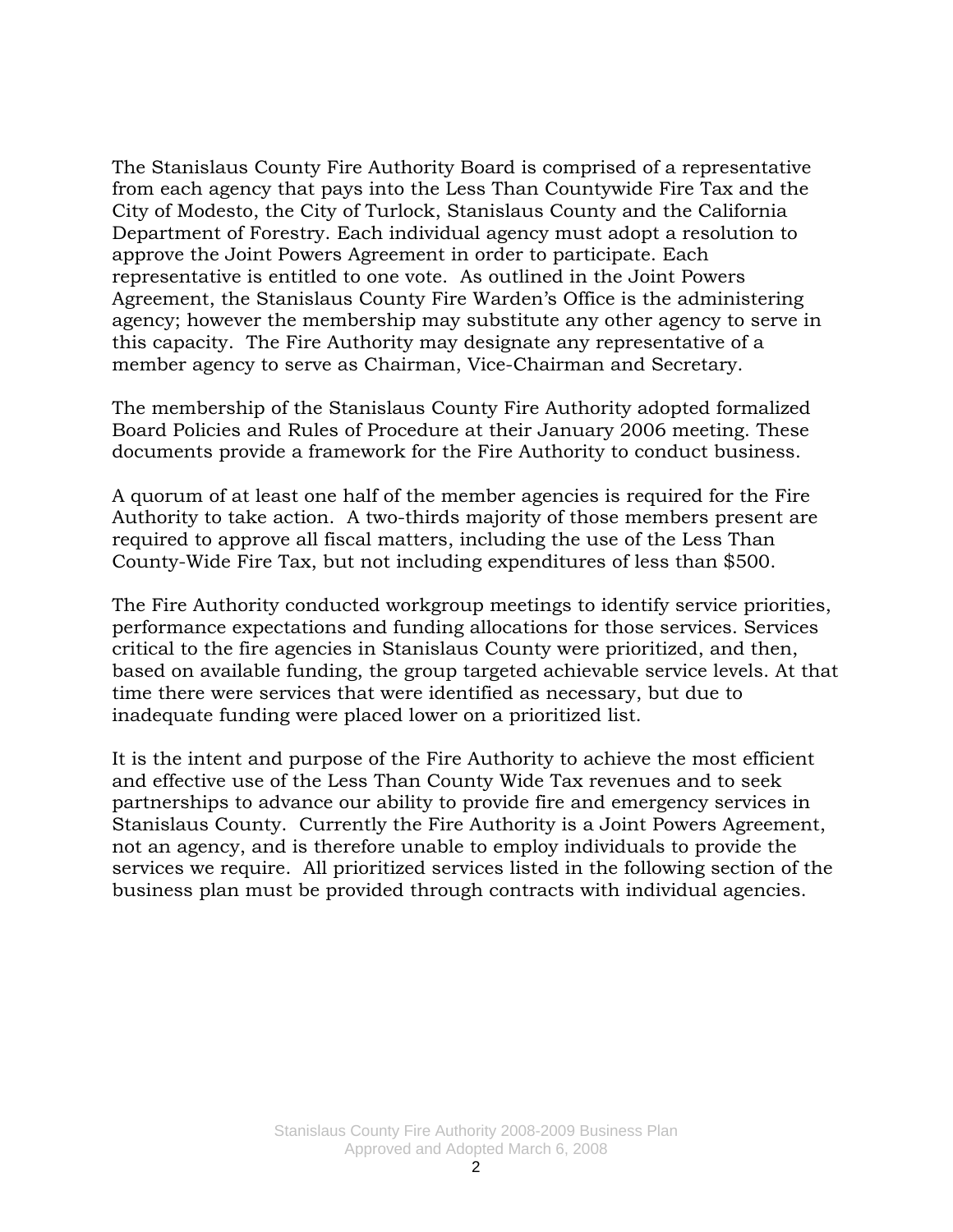### **CONTRACTED SERVICES:**

The following services are currently contracted through Stanislaus County under the recommendation of the Fire Authority:

| Service:                                   | Provided By:                                     | Contract Period:                      |
|--------------------------------------------|--------------------------------------------------|---------------------------------------|
| Fire Prevention                            | Stanislaus County<br>Fire Warden's Office        | July 1, 2006<br>June 30, 2011         |
| Fire Investigation                         | City of Modesto<br>Fire Department               | July 1, 2006<br>June 30, 2011         |
| Fire Communications<br>Coordination        | Salida Fire<br><b>Protection District</b>        | December 1, 2006<br>November 30, 2011 |
| Fire Training Coordination                 | Salida Fire<br><b>Protection District</b>        | February 1, 2007<br>January 31, 2012  |
| Administration and<br>Financial Management | <b>Stanislaus County</b><br>Fire Warden's Office | November 1, 2005<br>Open              |
| Special Operations<br>Coordination         | <b>Stanislaus County</b><br>Fire Warden's Office | May 1, 2007<br>April 30, 2012         |

Each service has identified expectations that have been adopted by the Fire Authority. The awarding of services underwent a process which included a formal written proposal and presentation from all interested agencies to the full Fire Authority Board, followed by a minimum of a two-thirds majority vote to award the proposing agency the contract. Thereafter, a recommendation was made to the Stanislaus County Board of Supervisors to enter into a formal contract with the providing agency.

The six services listed above were determined by the member agencies as prioritized, basic services. Within several categories there is a desire to expand the service by allocating additional funding in future years.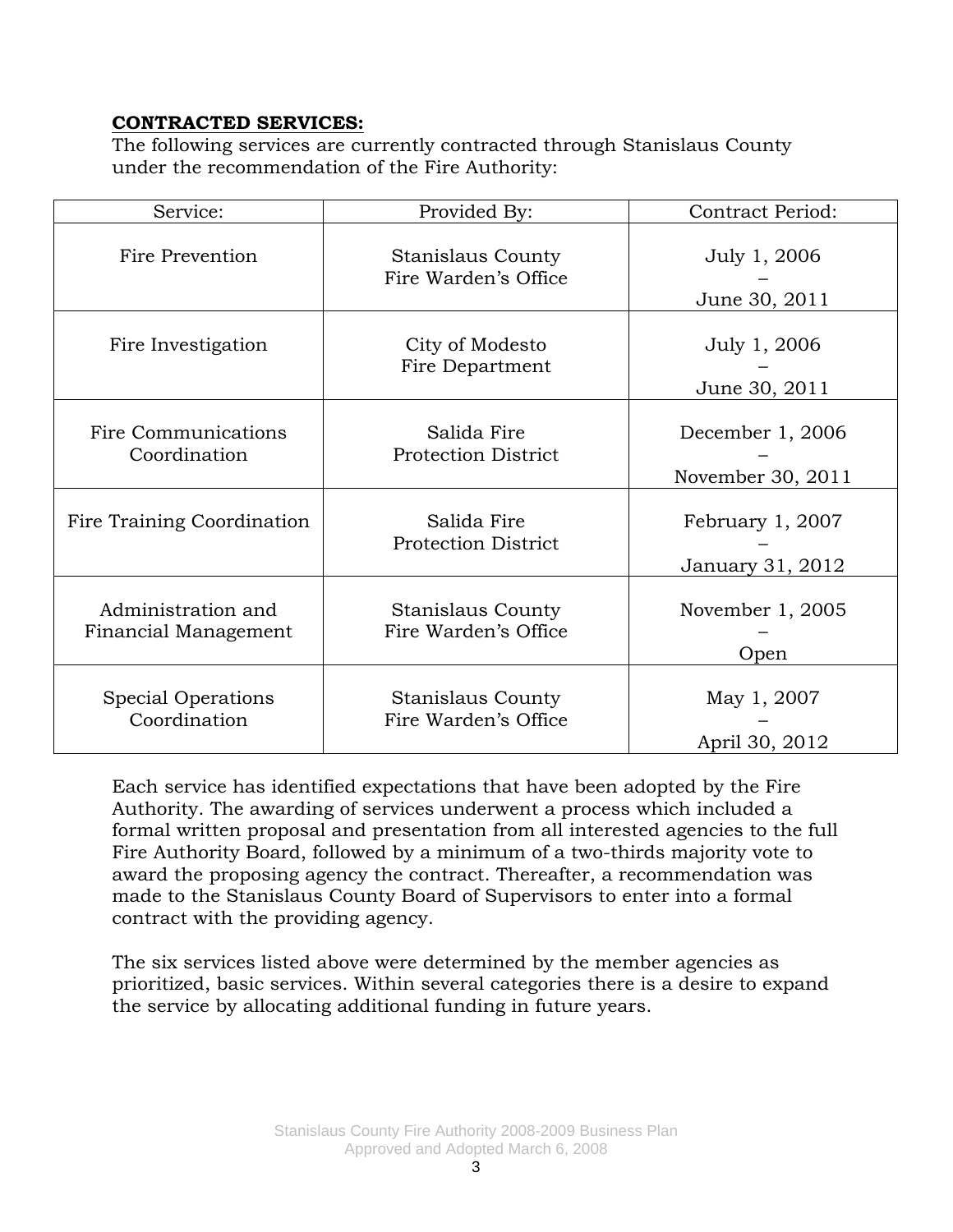### **2007-2008 FISCAL YEAR BUDGET:**

| Revenues:                                            |               |
|------------------------------------------------------|---------------|
| Less than County Wide Fire Tax 2007-2008 (projected) | \$1,236,854   |
| Stanislaus County General Fund contribution          | \$<br>300,000 |
| Fire Prevention revenues projected                   | \$<br>125,000 |
| MDC reimbursements                                   | 16,000        |
| <b>Total Revenues</b>                                | \$1,677,854   |
| Expenses:                                            |               |
| Administration / Finance                             | \$<br>146,840 |
| <b>Fire Communications</b>                           | \$<br>135,696 |
| Fire Investigations                                  | \$<br>488,328 |
| Fire Prevention                                      | \$<br>546,000 |
| Fire Special Operations                              | \$<br>147,475 |
| Fire Training                                        | \$<br>161,976 |
| Total Contract Costs 2ndt year                       | \$1,626,315   |
| Other Expenses:                                      |               |
| County Counsel                                       | \$<br>9,620   |
| County Property Tax Administration                   | \$<br>20,000  |
| <b>Other County Fees</b>                             | \$<br>1,015   |
| Fleet services                                       | \$<br>5,744   |
| <b>MDC</b> Program costs                             | \$<br>16,000  |
| <b>Total Expenses</b>                                | \$1,678,694   |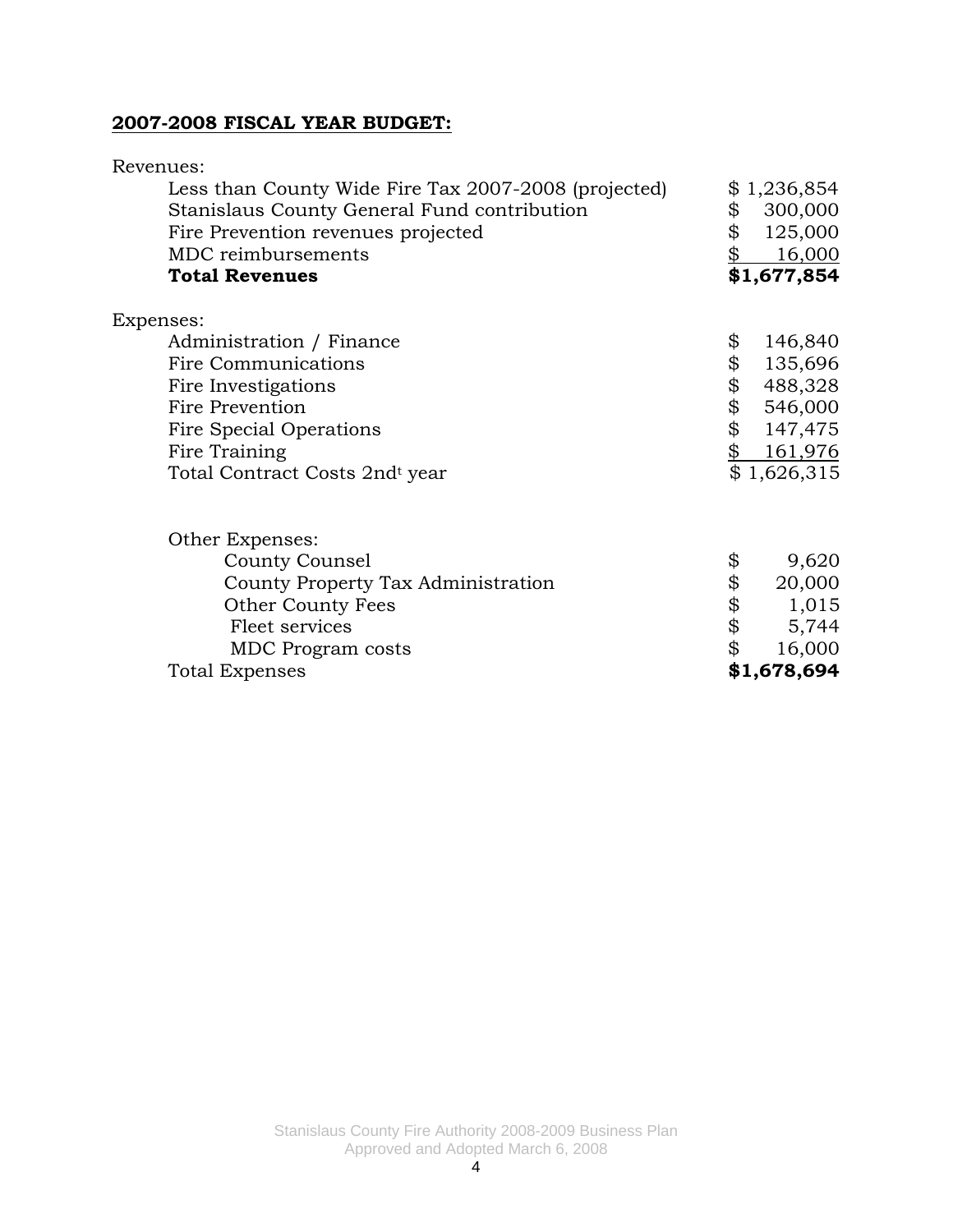## **FIRE AUTHORITY GOALS:**

*(Definition: Something to accomplish in assisting the organization to move forward; an over-arching achievement developed by the member agencies to fulfill a mission.)* 

The following goals were adopted by the Fire Authority membership on January 5, 2006 and were revised and reaffirmed by the membership on February 7, 2008:

- Ensure an open environment that provides respectful and professional responsiveness to our community and agency partners.
- Adopt integrated, collaborative, and multi-disciplinary planning to ensure that our community and agency partners are served in an equitable, efficient and effective manner.
- Provide the highest quality of fire, life safety and all risk services through collaborative community and agency partnerships in the areas of fire prevention, fire investigation, training, finance/administration, fire communications and special operations.
- Improve the stability and sustainability of revenue sources to support and enhance the fire, life safety and all risk services on a countywide basis.

### **STRATEGIC PLAN:**

*(Definition: A plan or methodology developed by the member agencies to achieve stated goals.)* 

The strategy of the Stanislaus County Fire Authority is to represent the interests of all member agencies by focusing on organizational goals of both the Fire Authority and individual agencies. We believe this can be accomplished by maintaining each individual community's identity. The following strategies have been reaffirmed by the membership for FY2008/09:

- Expand and foster mutually beneficial relationships with internal and external fire agencies
- Enhance relationships between fire districts, cities, County agencies, and identified stakeholders
- Achieve a unified voice and strengthen the fire service to meet future challenges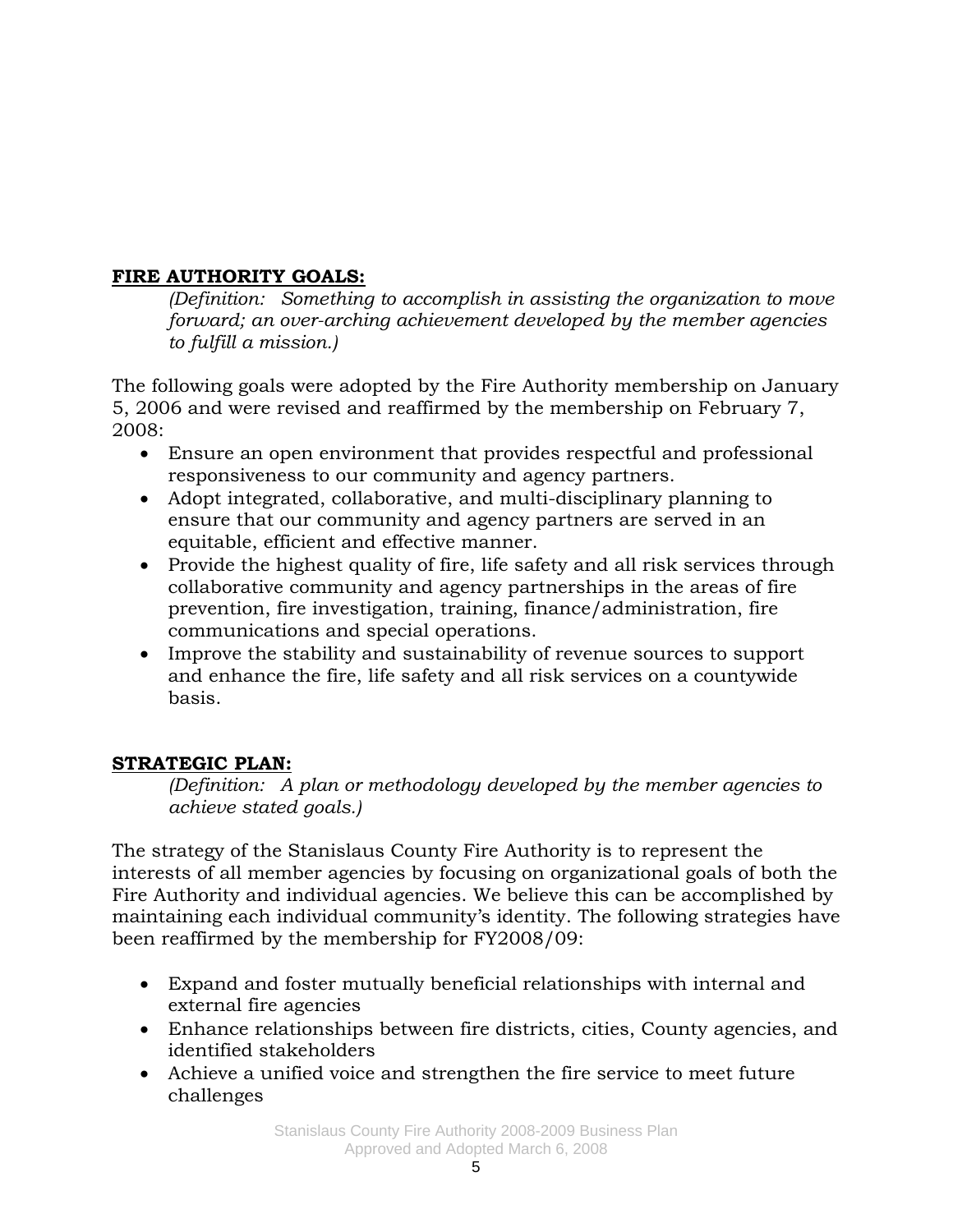- Be the spokesperson/organization for fire and emergency services countywide
- Support, develop, and sponsor a comprehensive countywide fire service study
- Provide strategic direction, leadership, and influence to coordinate professional standards
- Encourage member agencies to develop and adopt defined service levels based upon the standards of cover process
- Initiate and support efforts that assist in funding the fire service
- Improve financial stability of the existing programs and services
- Explore financial opportunities
- Develop / maintain analysis and reporting systems that allow effective monitoring of financial performance

### **ACTION PLAN:**

*(Definition: Specific activities and programs designed to make advances, especially for the purpose of creating a desired result. They are steps taken by the member agencies and associated organizations in realizing a strategy that achieves a goal.)* 

The action plans are defined in an effort to meet the adopted strategies stated above. The Fire Authority identified the six priority services, which are available to all agencies.

Following pages outline the provider's plans, based on the service priorities and expected funding, for the 2008-2009 fiscal year.

Funding the Fire Authority's programs for the fiscal year 2008-2009 is dependant upon the projected Less Than County Wide Fire Tax, projected prevention revenues, and the anticipation of a general fund contribution by Stanislaus County. The Fire Authority is seeking to form partnerships to achieve its goals. If these funding sources are not available, programs will be cut to a level commensurate with the funding.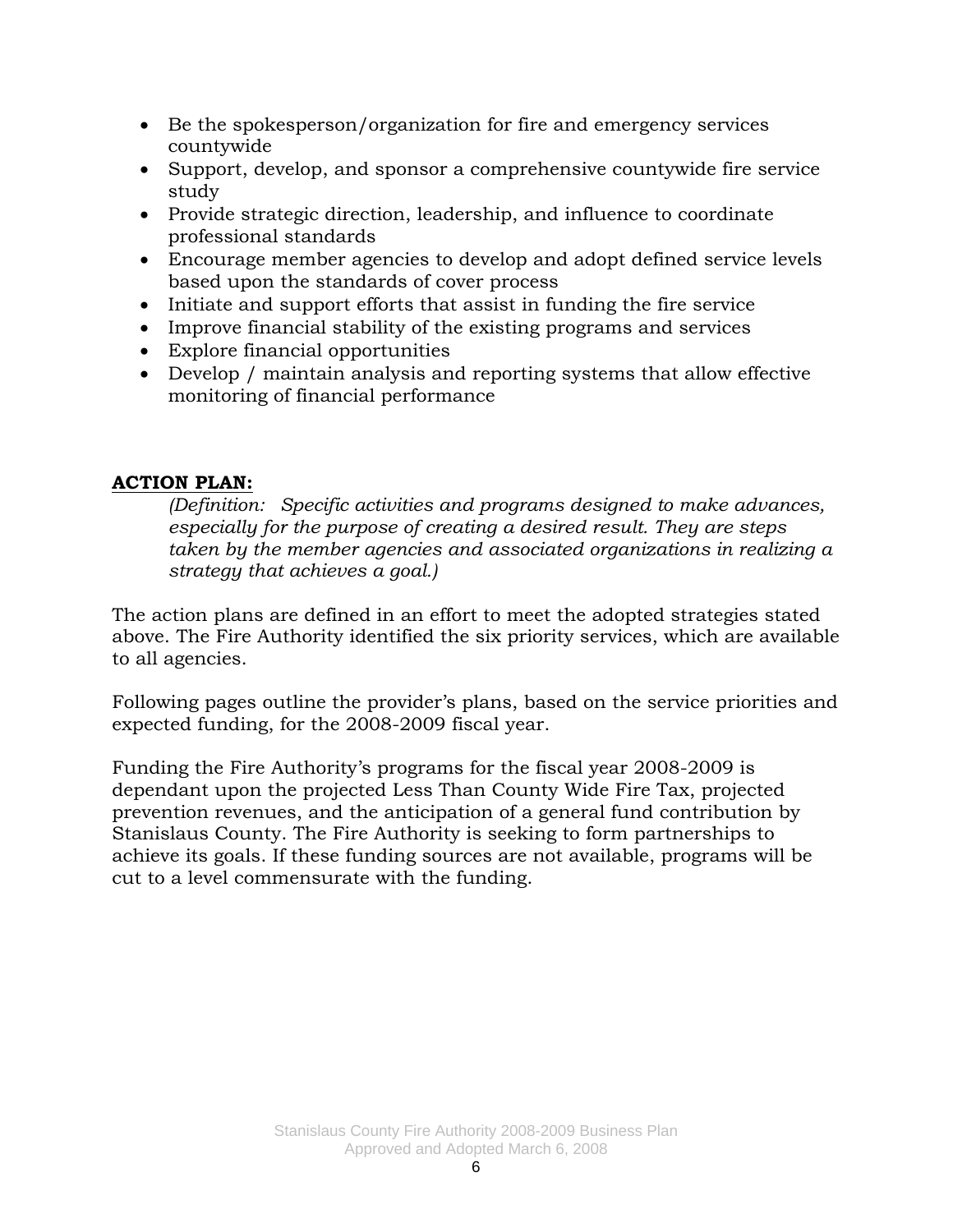# **FINANCE ADMINISTRATIVE SUPPORT SERVICES**

#### **Funding**

Less Than Countywide Tax \$131,914

The 2008-2009 Finance / Administrative Support plan is to continue to support the Fire Authority and the fire agencies throughout Stanislaus County by providing oversight to the funding that the County provides for the services identified by the Fire Authority and responding to the requests and needs communicated by the individual agencies.

The plan assumes that the funding level will continue at expected levels, with the planned 4% cost of living increase. This will continue to fund one full time position and one half time position. The following priorities were identified through the adopted performance expectations and address needs that have been identified over the last 2 years.

- Administer the budget within the County guidelines and process and report to the Fire Authority
- Oversee contracts and contract payments
- Provide administrative support to the Fire Authority with agendas, board reports, minutes, conflict of interest statements, and information updates on Fire Warden web-site
- Administer MDC program including billing of participating agencies and processing of all related maintenance contracts and invoices
- Assist fire agencies with financial information, human resources, and administrative issues as requested
- Continue to seek opportunities to fund regional equipment
- Support contracted service providers
- Continue to keep Fire Authority members updated through annual report, business plan, and budget documents
- Attend weekly/ monthly Executive Committee meetings
- Communicate with county CEO staff and Board of Supervisors regarding the goals, priorities, needs and expectations of the Fire Authority
- Continue to support Fire Prevention Services with administrative and financial oversight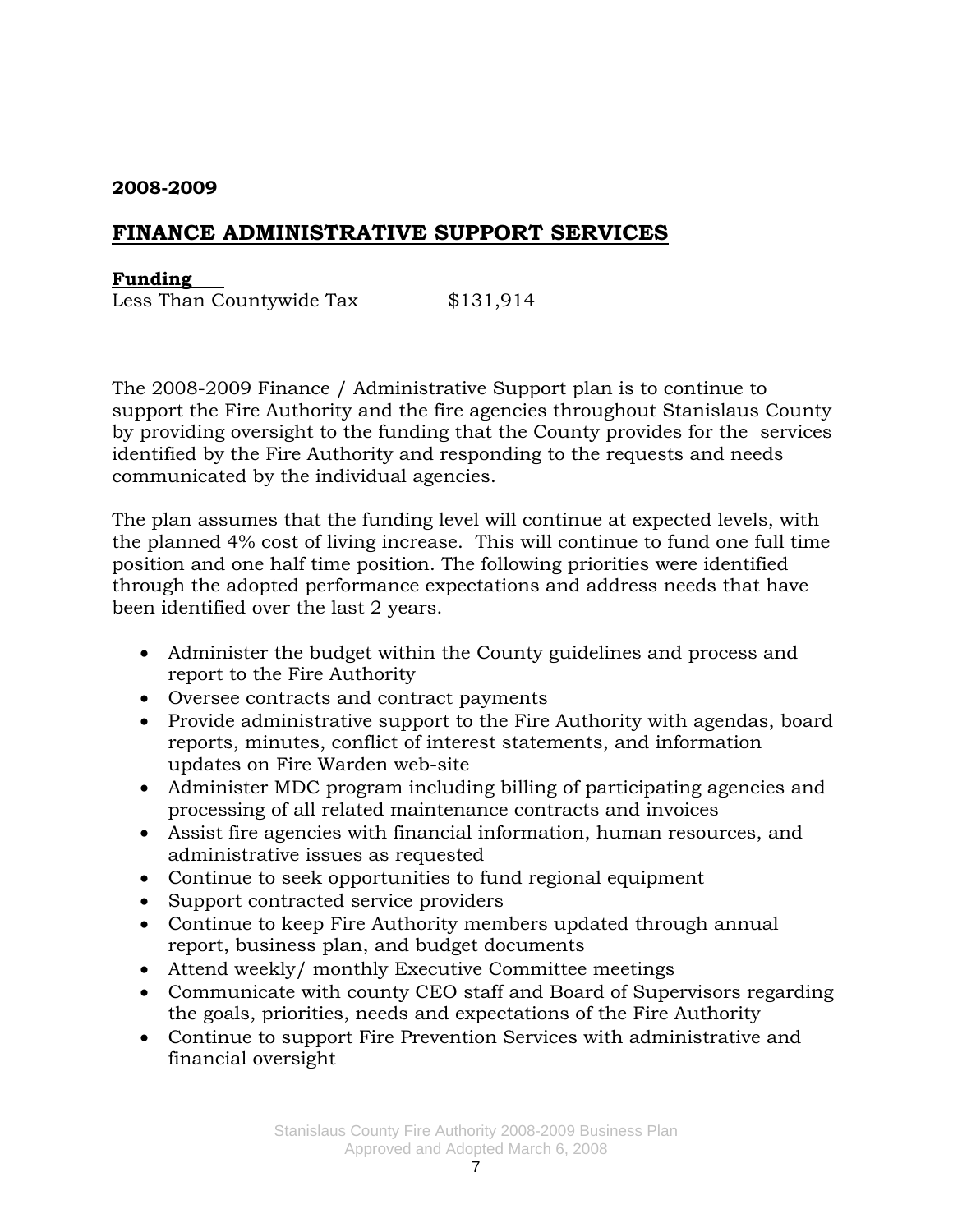## **FIRE COMMUNICATIONS**

#### **Funding**

Less Than Countywide Tax \$141,124

The Fire Communications Coordinator will continue to assist the fire agencies throughout Stanislaus County in the 2008-2009 by supporting and enhancing the many systems that provide critical communications capabilities. The action plan assumes that the funding level will continue at expected levels, with the expected 4% cost of living increase. The coordinator will continue to focus on programs that were identified as priorities through the performance expectations, as well as those issues that have become apparent through the past year and a half of experience. The following services will be provided:

- Represent fire service in CAD development
- Develop and implement radio operability and interoperability
- Continue to lead MDC workgroup as well and research new technology including AVL, and MDC connectivity
- Represent fire service in GIS map development for Stanislaus County
- Provide training for command unit operating group
- Continue development of fire frequency sharing including frequency realignment
- Evaluate alternative alpha paging technologies and manage system
- Continue to work towards a centralized countywide records management system
- Implement a countywide paging tone scheme
- Research and provide support for new voice paging technology
- Continue to write grants for regional communications equipment
- Represent Stanislaus County fire agencies in statewide communications groups ( APCO,CALSIEC,CALNENA)
- Represent county fire agencies on SR911 Operational Technical Advisory Committee (OTAC)
- Provide recommendations for standardized radio equipment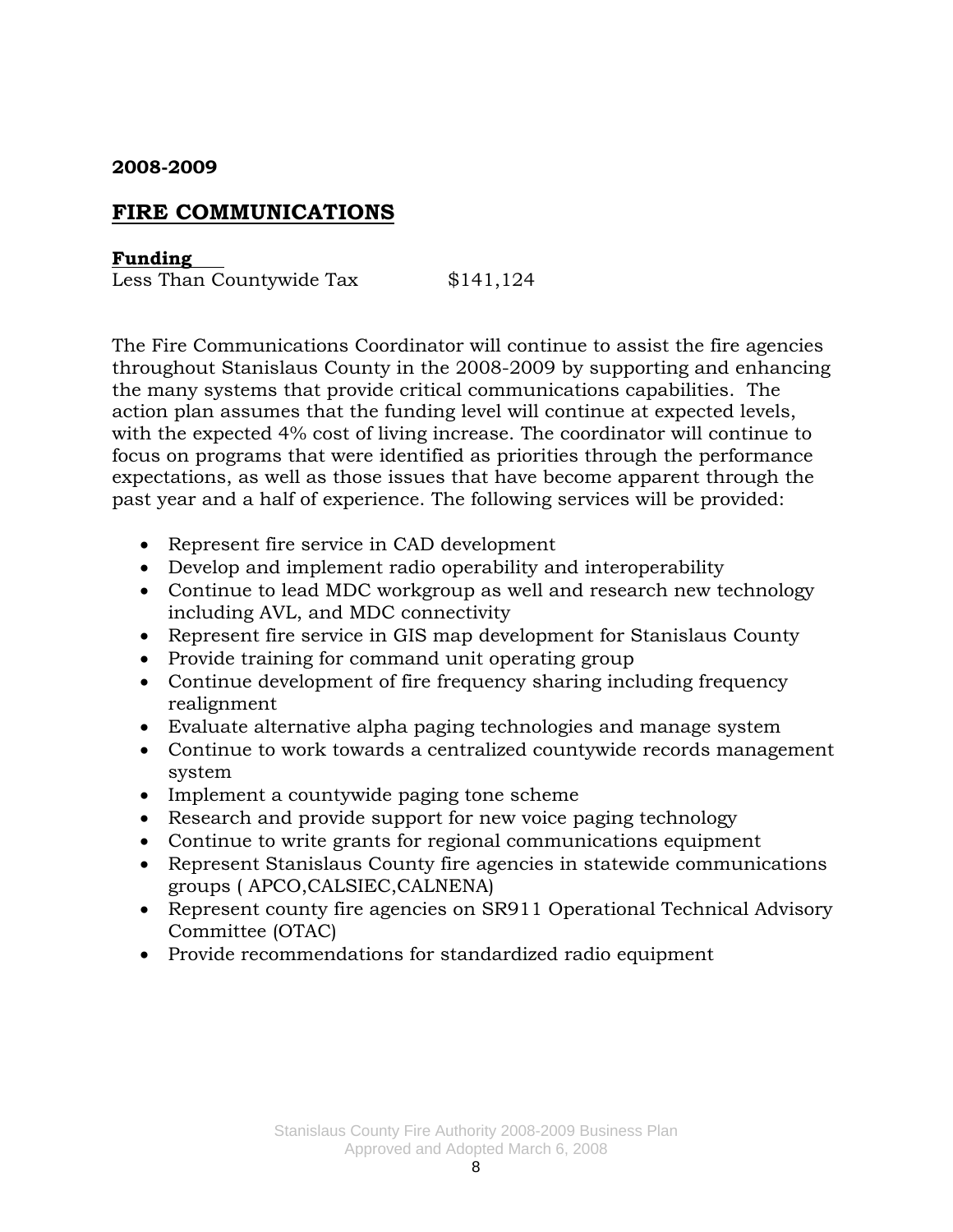## **FIRE INVESTIGATION SERVICES**

#### **Funding**

Less Than Countywide Tax  $$507,861$ 

The 2008-2009 Fire Investigation action plan assumes that the funding level from Less Than Countywide Tax will continue at expected levels with the addition of a 4% cost of living increase. This funding will allow the Modesto Fire Department to continue providing the same level of service while meeting the following objectives:

- Determine origin and cause of fires in compliance with NFPA 921 guidelines.
- Provide documentation and assistance to law enforcement agencies for follow up of criminal fire investigations.
- Provide documentation and assistance to District Attorney's office regarding criminal fire investigations.
- Provide documentation and assistance to private fire investigators and insurance industry representatives regarding civil fire investigations.
- Establish an effective training program for chief and company officers to conduct preliminary fire investigations and initial origin and cause determinations following NFPA 921 guidelines.
- Establish effective lines of communications with other agencies to promote information sharing.
- Provide training for fire investigation staff to increase their skills and proficiency in the field of fire investigation.
- Continue to provide a monthly report to the Fire Authority that outlines the number of fires investigated, case status, dollar loss, and number of arrests by jurisdiction.
- Actively participate in the Stanislaus County Arson Task Force.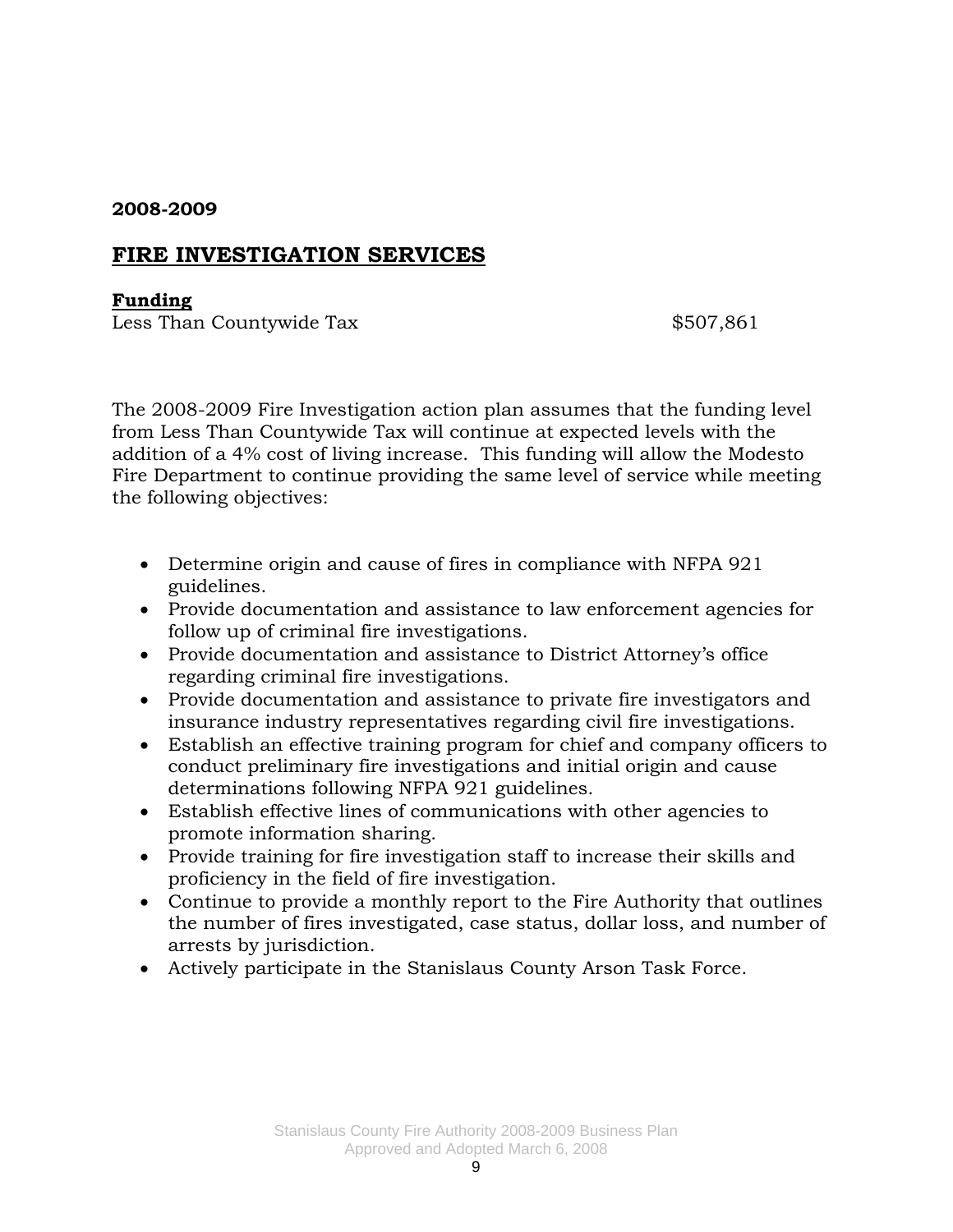# **FIRE PREVENTION SERVICES**

| <b>Funding</b>                             |           |
|--------------------------------------------|-----------|
| General Fund                               | \$300,000 |
| Less Than Countywide Tax                   | \$142,840 |
| New Development Cost Recovery – (Old Fees) | \$100,000 |
| New Development Cost Recovery (New Fees)   | \$50,000  |
|                                            | \$592,840 |

The 2008-2009 Fire Prevention action plan assumes that the funding level from Less Than Countywide Tax and General Fund will continue at expected levels, with the expected 4% cost of living increase. This funding, combined with the increased recovery of costs associated with new development, will allow the following objectives to be addressed:

- Enhanced cooperation and communications between the Fire Marshal and Fire Districts regarding impacts of new development projects
- Assist districts with fire prevention needs assessment to determine appropriate service level option from "Service Level Option / Funding Source" table.
- Expansion of state mandated inspection program
- Increased target hazard and business inspection programs
- Continuously evaluate local fire and life safety codes and ordinances as they apply to current and proposed projects
- Active involvement in the code hearing process to ensure that Stanislaus County may have input in the next code adoption cycle.
- Continue with cooperative vegetation/ force clean program with the districts
- Implementation of a fire records management system for enhances reporting processes and fee tracking
- Continue training program to increase knowledge and proficiency of Fire Prevention Specialists
- Continue to advocate a new business license process for the unincorporated area of the County that includes a fire prevention component
- Enhance partnerships with business community, groups and county departments
- Perform annual review of cost recovery fees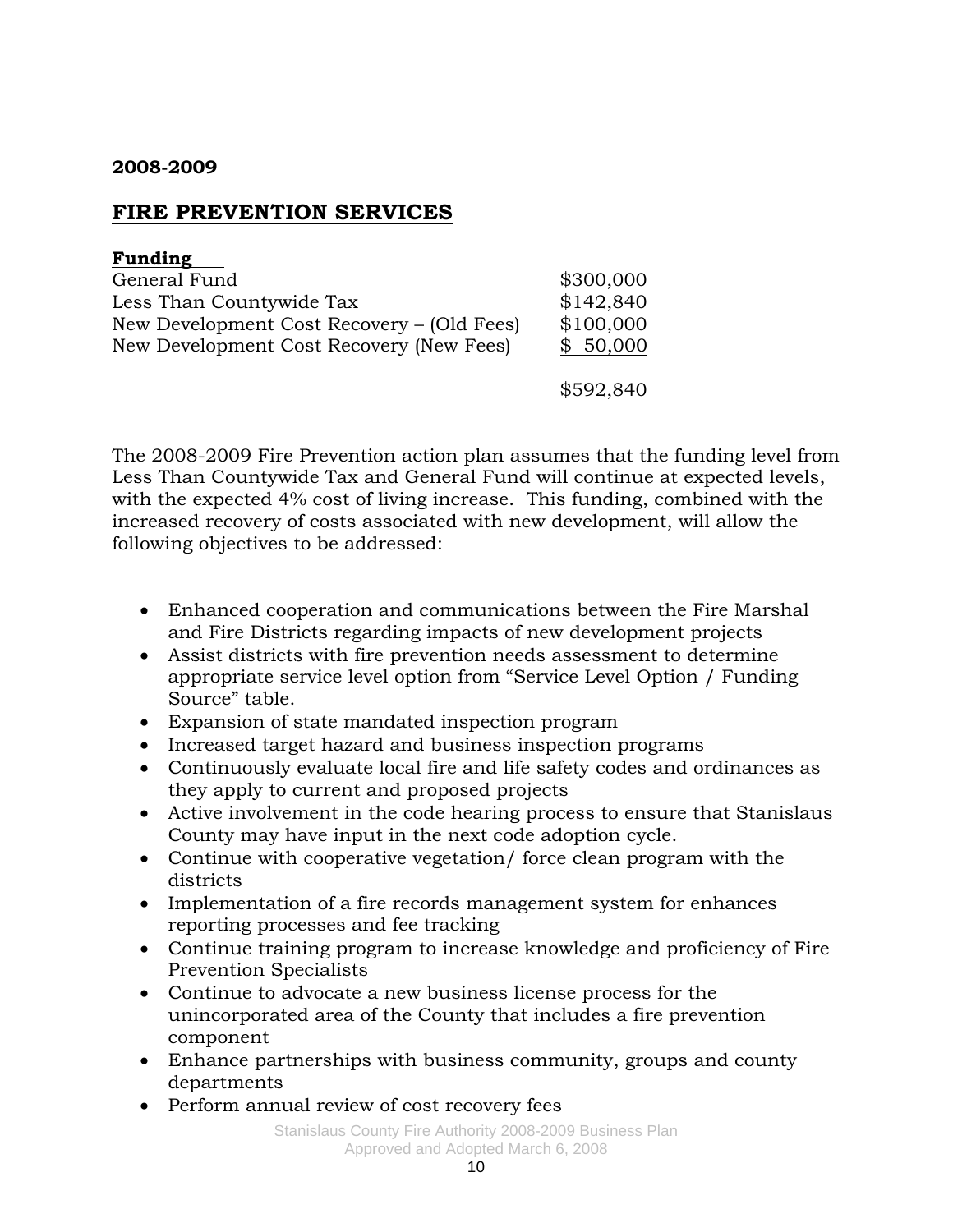# **SPECIAL OPERATIONS**

### **Funding**

Less Than Countywide Tax \$153,374

The 2008-2009 Special Operations action plan is to continue to develop information gathered with respect to local resources and standards and provide a resource to the fire agencies in Stanislaus County in the area of specialized services. The plan assumes the funding will continue at level projected in original business plan.

- Continue to identify the Special Operations components and operate as a liaison to the various special operations committees, teams and programs.
- Identify Standards and training requirements for all special operations fields using NFPA and FIRESCOPE as resources.
- Develop and special operations guidelines and procedures for the fire agencies to adopt.
- Develop and coordinate train the trainer courses for all awareness levels.
- Act as a technical resource to all fire agencies and assist in the delivery of special operations on a regional platform.
- Manage the development, implementation and maintenance of operational agreements for all special operations programs.
- Act as a technical expert under a unified command and function as part of the incident management team either at scene or in the Emergency Operations Center.
- Seek funding opportunities supporting equipment, training and operational needs.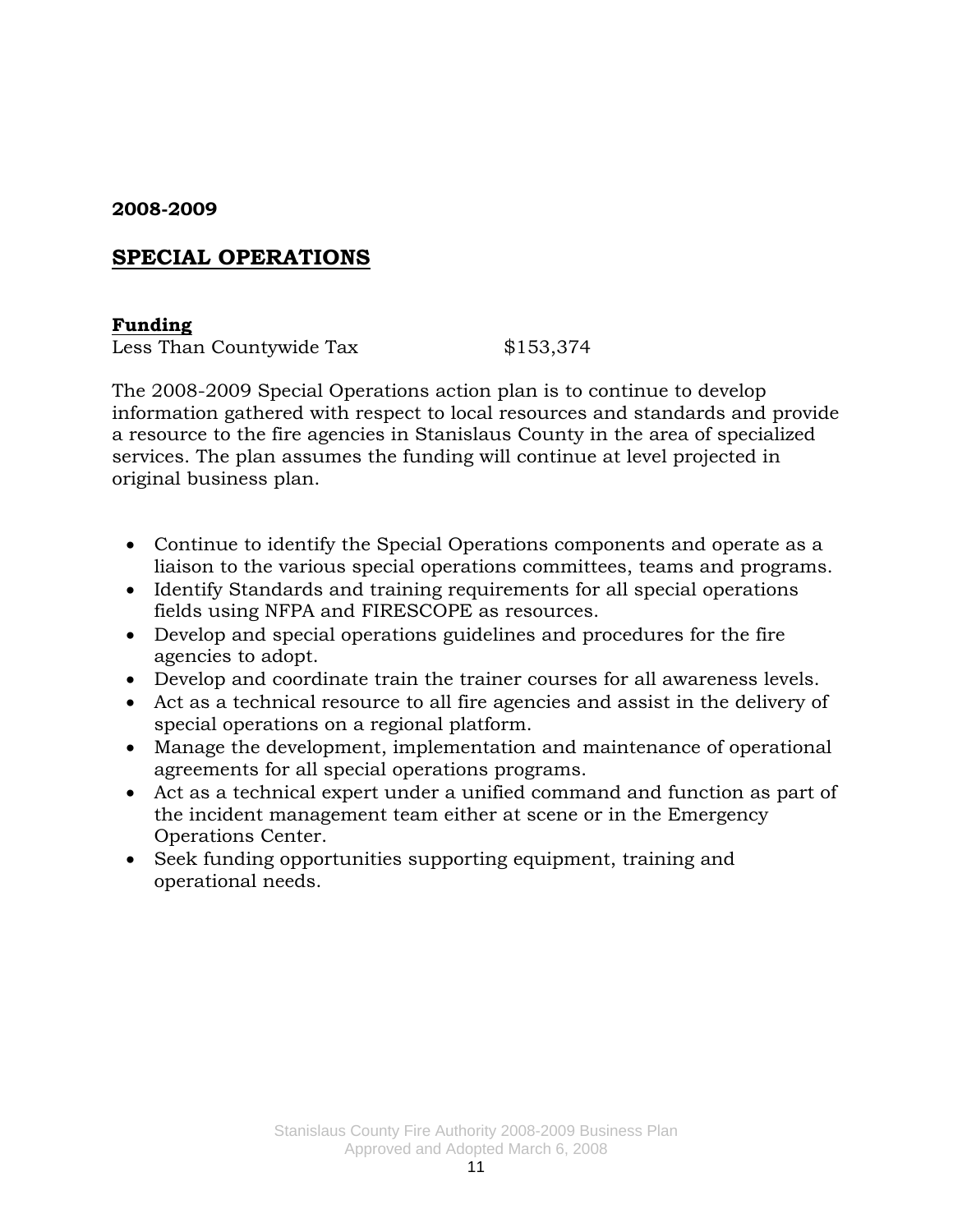# **FIRE TRAINING**

#### **Funding**

Less Than Countywide Tax \$168,455

The Fire Training Coordinator will continue to assist the fire agencies throughout Stanislaus County in the 2008-2009 fiscal year by supporting, coordinating and enhancing the training opportunities offered to local agencies. The action plan assumes that the funding level will continue at expected levels, with the expected 4% cost of living increase. The coordinator will continue to focus on programs that were identified as priorities through the performance expectations, as well as those issues that have become apparent through the past year and a half of experience. The following services will be provided:

- Further develop countywide training program in response to identified needs
- Offer enhanced regional training events
- Further develop and maintain training standardization throughout the county
- Strengthen partnerships both locally and with statewide organizations to broaden training curriculum
- Develop a cadre of local and regional instructors
- Enhance training opportunities to meet CICCS requirements in accordance with NWCG and State CICCS
- Represent fire agencies as liaison to RFTC